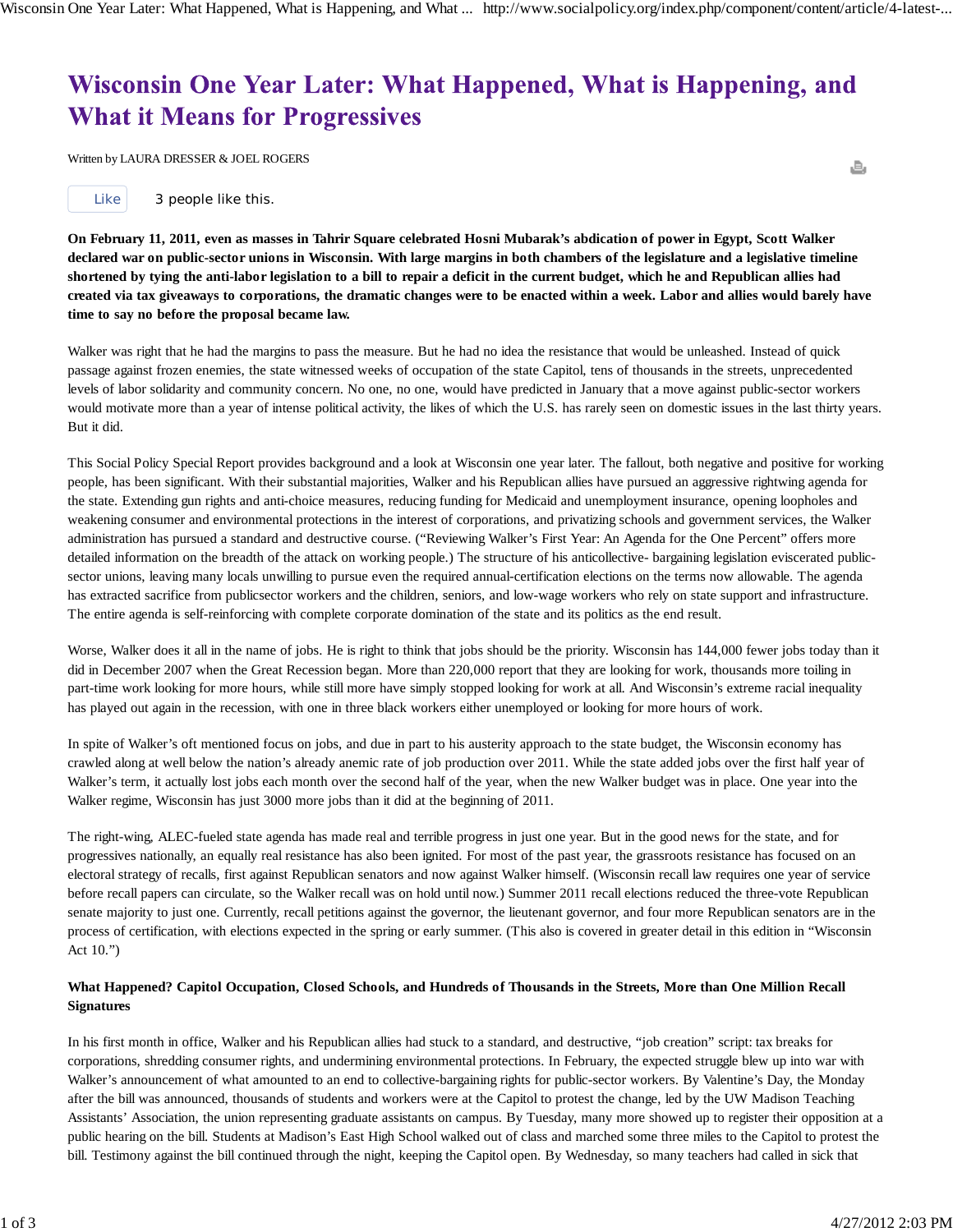public schools in Madison closed. They did not reopen until the following Tuesday. Disregarding notice requirements, the Assembly forced a vote on the bill on Thursday, and thousands rushed to the Capitol, beginning the round-theclock occupation of the building that continued until early March. That day, to deny required quorum in the Senate, the state's fourteen Democratic senators left the state. Without their presence the bill could not be passed.

Each weekend, rallies grew larger. By March 12, more than a hundred thousand turned out to welcome the Democratic senators back to the state. The bill had passed: by taking out the "non-fiscal" collective bargaining items, the GOP worked around two-thirds quorum issue, and passed the bill. From that point, the bulk of the resistance turned to the electoral arena, starting with a Supreme-Court race April 5, followed by summer recalls of six GOP senators. The electoral action continues, culminating weeks ago in the submission of more than 1,000,000 signatures to recall the governor. That number is historic, representing nearly half the state's electorate and just less than twice the required threshold of 540,000 signatures for recall.

The occupation of the Capitol, the closing of the schools, the marching and drumming of students, the fundraisers and songs, the donations of pizza from all over the world to support protestors, the rank-and-file solidarity from private-sector unions, the hilarious and heartfelt signs and costumes at each event, the parade of tractors in support, the busloads of citizens showing up in the freezing cold to add their voices of dissent: the images are surprising, indelible, and inspiring.

But where it came from is less easy to explain. After all, for some thirty years, the right-wing pro-corporate agenda has encroached on almost every aspect of life. Rarely has there been much more than a rally. What can explain the reaction in Wisconsin?

There are some standard answers here, and those are certainly part of the story. The public-sector unions' quick concessions to the wage and benefit changes and focus on collective-bargaining rights painted Walker into a corner and generated enormous sympathy. Walker seemed like a bully, unwilling to compromise and reaching for too much. Beyond the public-sector unions, all of labor saw the crisis and united quickly for the fight. The quick solidarity displayed so movingly by exempted police and fire unions, but also by the entire labor movement was the product of long relationships between leaders and their rapid understanding that this was a line in the sand. Further, their united and coordinated leadership and messaging helped build a consistent compelling story to which thousands of ordinary Wisconsinites responded. Stages, microphones, marches, buses, press releases, and media contacts all were managed by the coordinated labor effort. Additionally, long relationships between labor and community leaders helped broaden the agenda and the turnout. As the struggle moved into March, the movement began to focus on broader regressive aspects of the Walker agenda and became more inclusive. A May Day rally in Milwaukee focusing on both immigrant and labor rights attracted a historic crowd of more than 100,000, a level of coordination and turnout that would have proven impossible if there were not a foundation of trust between labor and community leaders to build on. And finally, the united action of the Democratic senators leaving the state helped galvanize and focus the resistance as well. Local connections to the national progressive media and pundits also drove the storyline, making the fight in Madison symbolic of an ongoing struggle in numerous states, bringing star power to Madison stages, and heightening attention from across the nation and world.

But beyond these clear contributions and fueling them in many ways, was the outrage and leadership of ordinary rank-andfile union members, parents who love their kids' schools, and other everyday people. Their willingness to show up, to sleep in, to shout, and to sing, and to keep on doing so in spite of cold and snow and certain defeat provides the real fire behind the uprising in Madison.

Their rage was anchored in the widely held sense that Walker had demanded too much, but his approach was equally outrageous. That he tried to ram through such historic changes to Wisconsin labor law in less than a week, that he was unwilling to consider reasonable compromise, that he would take a call, a fake one in fact, from the conservative funder David Koch when he would not confer with Democratic senators, all of this was simply too imperial for many Wisconsinites. The history of good and clean government, tarnished in the last decade, was still strong enough that Wisconsinites felt his approach and policies were a betrayal.

The protests emerged also because there was no inside game to be pursued. There was no split about what should be done inside or outside. It was clear he had the votes to pass the bill. And only rage and activism could slow the process down. And no one really even could have predicted or planned for the ways that it did.

In a very real way, the people led this movement — the people in the streets of Madison, the occupiers of the capitol, and the brave groups that rallied across the state. And their united voices consistently called out the best in political and labor leaders in the fight. Their voices and outrage inspired Democrats to continue listening to testimony against the bill around the clock. Their numbers and voices inspired Democratic senators to leave the state. Their passion and vigilance inspired union leadership; at one early rally a pleased private-sector union leader said, "I had no idea my guys would show up. But they're here. And I'm ready to follow them."

## **What We Learned in Wisconsin and Need to Remember Everywhere**

The last year in Wisconsin has been inspiring and depressing. Right-wing pro-corporate forces have made significant progress, but mass mobilization has shifted the dynamic. Wisconsin is emblematic of things to come, we hope not just in terms of the agenda that the rightwing will pursue, but also in terms of the resistance and mobilization of people against that agenda. Occupy Wall Street provides clear evidence that there is